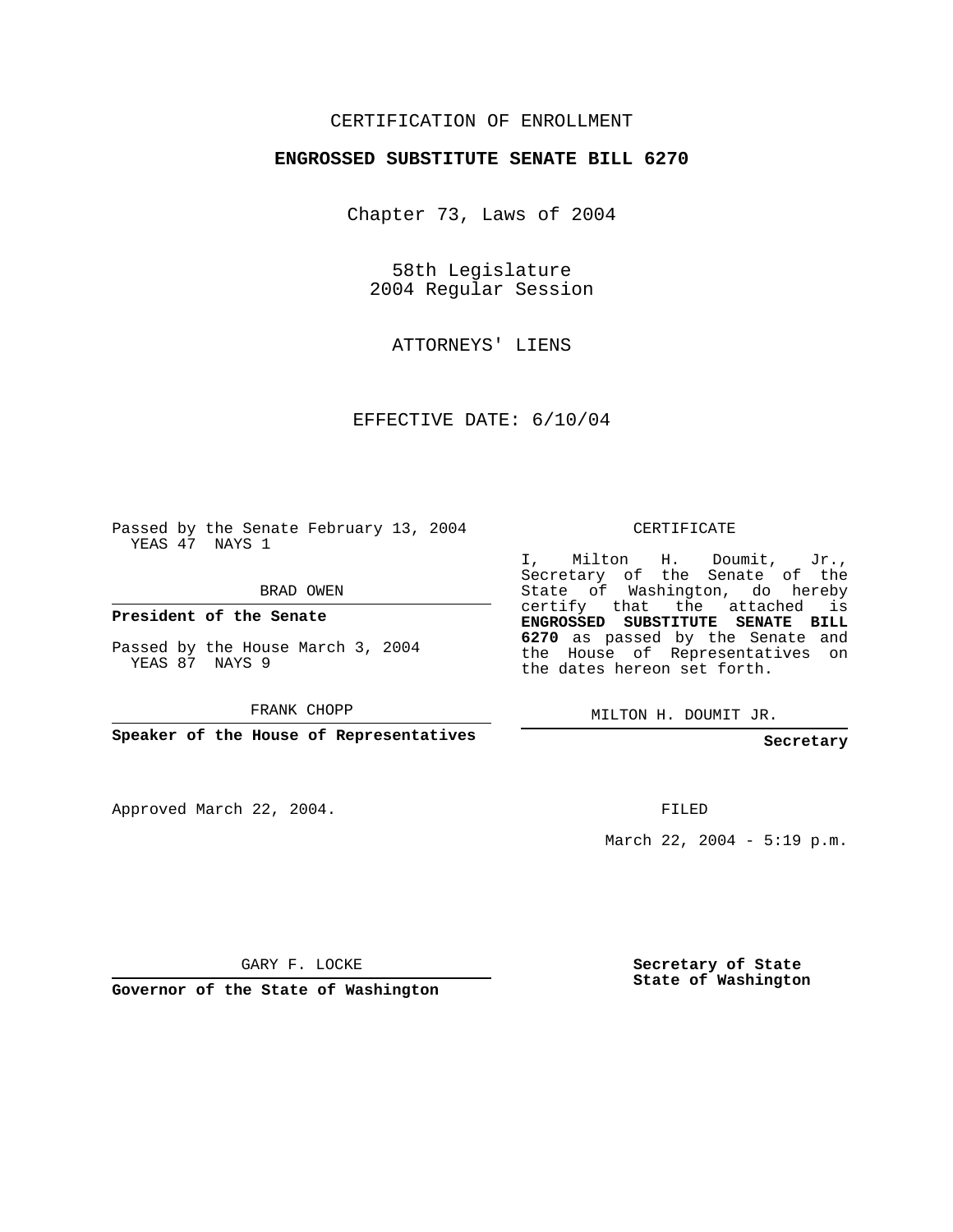## **ENGROSSED SUBSTITUTE SENATE BILL 6270** \_\_\_\_\_\_\_\_\_\_\_\_\_\_\_\_\_\_\_\_\_\_\_\_\_\_\_\_\_\_\_\_\_\_\_\_\_\_\_\_\_\_\_\_\_

\_\_\_\_\_\_\_\_\_\_\_\_\_\_\_\_\_\_\_\_\_\_\_\_\_\_\_\_\_\_\_\_\_\_\_\_\_\_\_\_\_\_\_\_\_

Passed Legislature - 2004 Regular Session

## **State of Washington 58th Legislature 2004 Regular Session**

**By** Senate Committee on Judiciary (originally sponsored by Senators Esser, Haugen, Sheahan and Kline)

READ FIRST TIME 01/23/04.

 AN ACT Relating to attorneys' liens; amending RCW 60.40.010; and creating a new section.

BE IT ENACTED BY THE LEGISLATURE OF THE STATE OF WASHINGTON:

 NEW SECTION. **Sec. 1.** The purpose of this act is to end double taxation of attorneys' fees obtained through judgments and settlements, whether paid by the client from the recovery or by the defendant pursuant to a statute or a contract. Through this legislation, Washington law clearly recognizes that attorneys have a property interest in their clients' cases so that the attorney's fee portion of an award or settlement may be taxed only once and against the attorney who actually receives the fee. This statute should be liberally construed to effectuate its purpose. This act is curative and remedial, and intended to ensure that Washington residents do not incur double taxation on attorneys' fees received in litigation and owed to their attorneys. Thus, except for RCW 60.40.010(4), the statute is intended to apply retroactively.

 **Sec. 2.** RCW 60.40.010 and Code 1881 s 3286 are each amended to read as follows: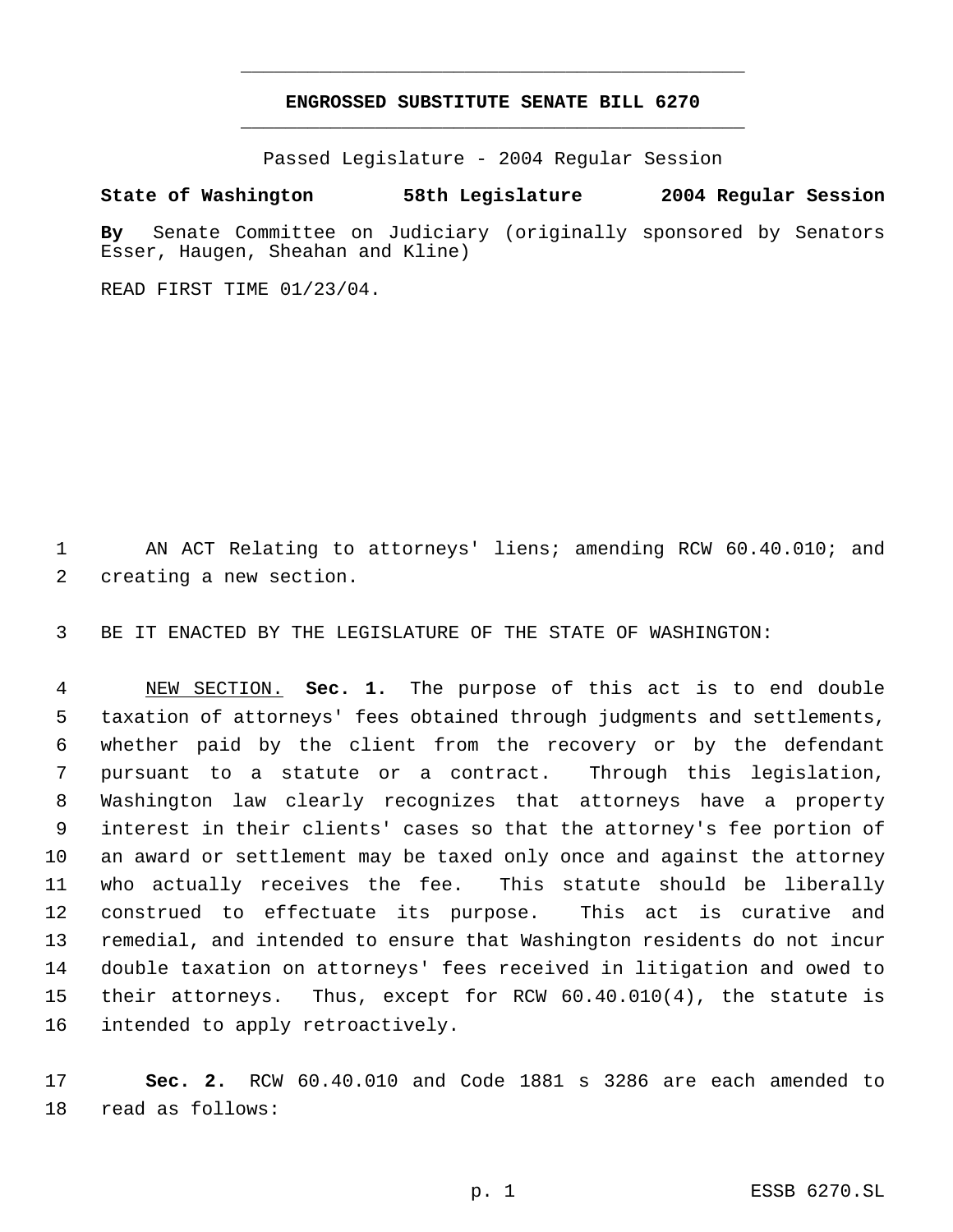1 (1) An attorney has a lien for his or her compensation, whether specially agreed upon or implied, as hereinafter provided:

 (( $(\frac{1}{2})$ ) (a) Upon the papers of ((his)) the client, which have come 4 into ((his)) the attorney's possession in the course of his or her professional employment;

6 ( $(\frac{2}{2})$ ) (b) Upon money in ((his)) the attorney's hands belonging to 7 ((his)) the client;

8  $((+3))$   $(c)$  Upon money in the hands of the adverse party in an action or proceeding, in which the attorney was employed, from the time of giving notice of the lien to that party;

11  $((4+))$  (d) Upon an action, including one pursued by arbitration or mediation, and its proceeds after the commencement thereof to the 13 extent of the value of any services performed by the attorney in the action, or if the services were rendered under a special agreement, for 15 the sum due under such agreement; and

 (e) Upon a judgment to the extent of the value of any services 17 performed by ((him)) the attorney in the action, or if the services were rendered under a special agreement, for the sum due under such agreement, from the time of filing notice of such lien or claim with the clerk of the court in which such judgment is entered, which notice must be filed with the papers in the action in which such judgment was rendered, and an entry made in the execution docket, showing name of claimant, amount claimed and date of filing notice.

24 (2) Attorneys have the same right and power over actions to enforce their liens under subsection (1)(d) of this section and over judgments 26 to enforce their liens under subsection  $(1)(e)$  of this section as their 27 clients have for the amount due thereon to them.

 (3) The lien created by subsection (1)(d) of this section upon an action and proceeds and the lien created by subsection (1)(e) of this section upon a judgment for money is superior to all other liens.

 (4) The lien created by subsection (1)(d) of this section is not affected by settlement between the parties to the action until the lien of the attorney for fees based thereon is satisfied in full.

 (5) For the purposes of this section, "proceeds" means any monetary 35 sum received in the action. Once proceeds come into the possession of a client, such as through payment by an opposing party or another person or by distribution from the attorney's trust account or registry of the court, the term "proceeds" is limited to identifiable cash